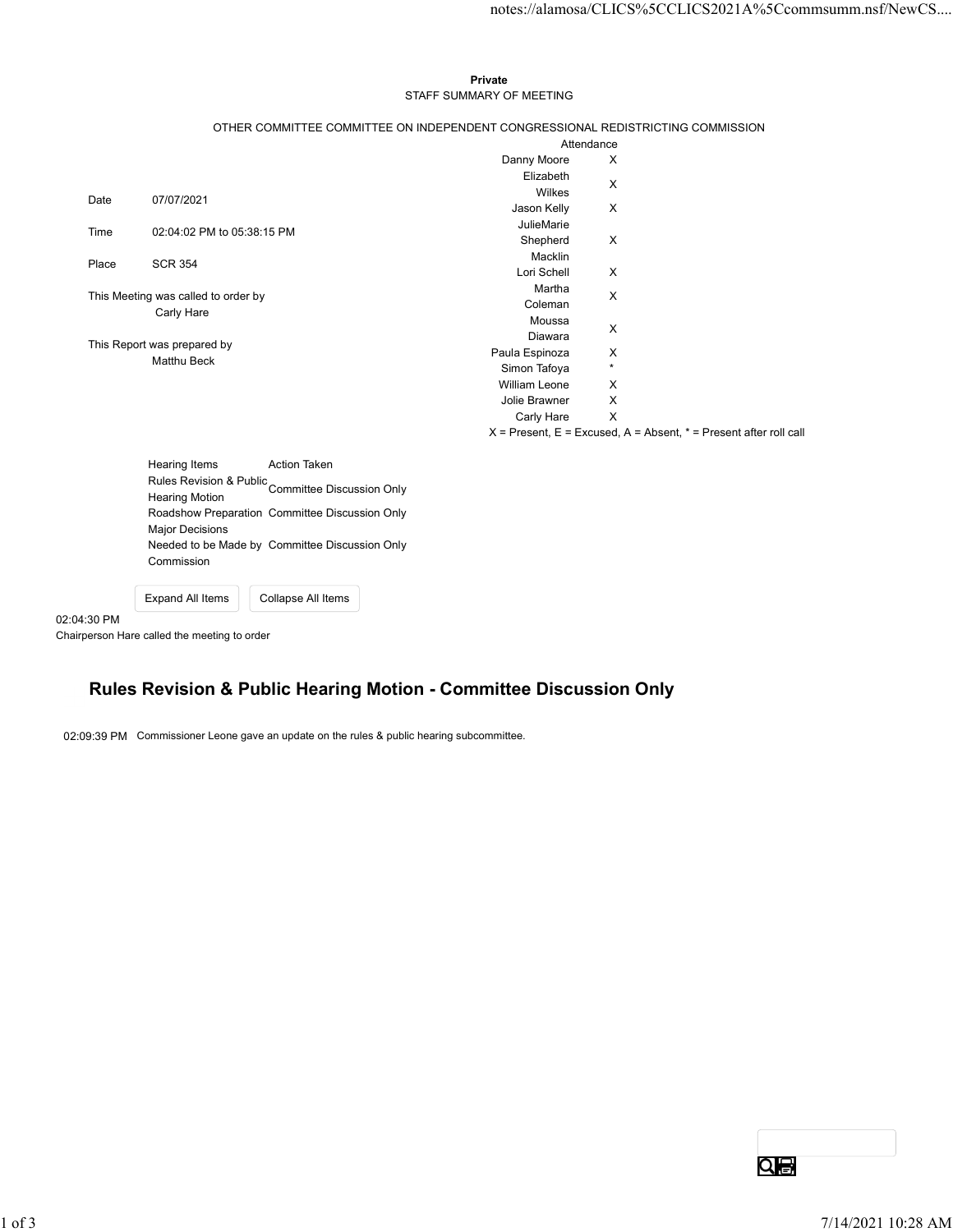| notes://alamosa/CLICS%5CCLICS2021A%5Ccommsumm.nsf/NewCS<br>02:17:40 PM<br>I move to accept the amended rules and procedures regarding the public hearing process.<br>Motion<br>(Commissioner Schell abstained from voting.)<br>JulieMarie Shepherd Macklin<br>Moved<br>Seconded<br>Danny<br>Yes<br>Moore<br>Elizabeth<br>Yes<br>Wilkes<br>Jason Kelly Yes<br>JulieMarie<br>Shepherd Yes<br>Macklin<br>Lori Schell Excused<br>Martha<br>Yes<br>Coleman<br>Moussa<br>Yes<br>Diawara<br>Paula<br>Yes<br>Espinoza<br>Simon<br>Excused<br>Tafoya<br>William<br>Yes<br>Leone<br>Jolie<br>Yes<br><b>Brawner</b><br>Carly Hare Excused<br>YES: 9 NO: 0 EXC: 3 ABS: 0 FINAL ACTION: PASS<br>02:24:43 PM<br>I move that the commission adopt as its 'Schedule of Statewide Public Hearings' the schedule of<br>thirty-two joint public hearings proposed by the nonpartisan legislative staff, including the<br>necessary elements of electronic attendance at the public hearings, as shown on the commission's<br>website and which provides at least three public hearings in each of the existing congressional<br>Motion<br>districts and at least one hearing held in a location west of the continental divide and at least one<br>hearing held in a location east of the continental divide and either south of El Paso County's<br>southern boundary or east of Arapahoe County's eastern boundary, and as may be modified from<br>time to time by nonpartisan staff as needed for logistical concerns."<br>JulieMarie Shepherd Macklin<br>Moved<br>Seconded<br>Danny<br>Yes<br>Moore<br>Elizabeth<br>Yes<br>Wilkes<br>Jason Kelly Yes<br>JulieMarie<br>Shepherd<br>Yes<br>Macklin<br>Lori Schell Yes<br>Martha<br>Yes<br>Coleman<br>Moussa<br>Yes<br>Diawara<br>Paula<br>Yes<br>Espinoza<br>Simon<br>Excused<br>Tafoya<br>William<br>Yes<br>Leone<br>Jolie<br>Yes<br><b>Brawner</b><br>Carly Hare Excused<br>YES: 10 NO: 0 EXC: 2 ABS: 0 FINAL ACTION: PASS<br>QI D |  |                    |
|---------------------------------------------------------------------------------------------------------------------------------------------------------------------------------------------------------------------------------------------------------------------------------------------------------------------------------------------------------------------------------------------------------------------------------------------------------------------------------------------------------------------------------------------------------------------------------------------------------------------------------------------------------------------------------------------------------------------------------------------------------------------------------------------------------------------------------------------------------------------------------------------------------------------------------------------------------------------------------------------------------------------------------------------------------------------------------------------------------------------------------------------------------------------------------------------------------------------------------------------------------------------------------------------------------------------------------------------------------------------------------------------------------------------------------------------------------------------------------------------------------------------------------------------------------------------------------------------------------------------------------------------------------------------------------------------------------------------------------------------------------------------------------------------------------------------------------------------------------------------------------------------------------------------------------------------------------------------|--|--------------------|
|                                                                                                                                                                                                                                                                                                                                                                                                                                                                                                                                                                                                                                                                                                                                                                                                                                                                                                                                                                                                                                                                                                                                                                                                                                                                                                                                                                                                                                                                                                                                                                                                                                                                                                                                                                                                                                                                                                                                                                     |  |                    |
|                                                                                                                                                                                                                                                                                                                                                                                                                                                                                                                                                                                                                                                                                                                                                                                                                                                                                                                                                                                                                                                                                                                                                                                                                                                                                                                                                                                                                                                                                                                                                                                                                                                                                                                                                                                                                                                                                                                                                                     |  |                    |
|                                                                                                                                                                                                                                                                                                                                                                                                                                                                                                                                                                                                                                                                                                                                                                                                                                                                                                                                                                                                                                                                                                                                                                                                                                                                                                                                                                                                                                                                                                                                                                                                                                                                                                                                                                                                                                                                                                                                                                     |  |                    |
| Roadshow Preparation - Committee Discussion Only                                                                                                                                                                                                                                                                                                                                                                                                                                                                                                                                                                                                                                                                                                                                                                                                                                                                                                                                                                                                                                                                                                                                                                                                                                                                                                                                                                                                                                                                                                                                                                                                                                                                                                                                                                                                                                                                                                                    |  |                    |
|                                                                                                                                                                                                                                                                                                                                                                                                                                                                                                                                                                                                                                                                                                                                                                                                                                                                                                                                                                                                                                                                                                                                                                                                                                                                                                                                                                                                                                                                                                                                                                                                                                                                                                                                                                                                                                                                                                                                                                     |  |                    |
|                                                                                                                                                                                                                                                                                                                                                                                                                                                                                                                                                                                                                                                                                                                                                                                                                                                                                                                                                                                                                                                                                                                                                                                                                                                                                                                                                                                                                                                                                                                                                                                                                                                                                                                                                                                                                                                                                                                                                                     |  |                    |
|                                                                                                                                                                                                                                                                                                                                                                                                                                                                                                                                                                                                                                                                                                                                                                                                                                                                                                                                                                                                                                                                                                                                                                                                                                                                                                                                                                                                                                                                                                                                                                                                                                                                                                                                                                                                                                                                                                                                                                     |  |                    |
|                                                                                                                                                                                                                                                                                                                                                                                                                                                                                                                                                                                                                                                                                                                                                                                                                                                                                                                                                                                                                                                                                                                                                                                                                                                                                                                                                                                                                                                                                                                                                                                                                                                                                                                                                                                                                                                                                                                                                                     |  |                    |
|                                                                                                                                                                                                                                                                                                                                                                                                                                                                                                                                                                                                                                                                                                                                                                                                                                                                                                                                                                                                                                                                                                                                                                                                                                                                                                                                                                                                                                                                                                                                                                                                                                                                                                                                                                                                                                                                                                                                                                     |  |                    |
|                                                                                                                                                                                                                                                                                                                                                                                                                                                                                                                                                                                                                                                                                                                                                                                                                                                                                                                                                                                                                                                                                                                                                                                                                                                                                                                                                                                                                                                                                                                                                                                                                                                                                                                                                                                                                                                                                                                                                                     |  |                    |
|                                                                                                                                                                                                                                                                                                                                                                                                                                                                                                                                                                                                                                                                                                                                                                                                                                                                                                                                                                                                                                                                                                                                                                                                                                                                                                                                                                                                                                                                                                                                                                                                                                                                                                                                                                                                                                                                                                                                                                     |  |                    |
|                                                                                                                                                                                                                                                                                                                                                                                                                                                                                                                                                                                                                                                                                                                                                                                                                                                                                                                                                                                                                                                                                                                                                                                                                                                                                                                                                                                                                                                                                                                                                                                                                                                                                                                                                                                                                                                                                                                                                                     |  |                    |
|                                                                                                                                                                                                                                                                                                                                                                                                                                                                                                                                                                                                                                                                                                                                                                                                                                                                                                                                                                                                                                                                                                                                                                                                                                                                                                                                                                                                                                                                                                                                                                                                                                                                                                                                                                                                                                                                                                                                                                     |  |                    |
|                                                                                                                                                                                                                                                                                                                                                                                                                                                                                                                                                                                                                                                                                                                                                                                                                                                                                                                                                                                                                                                                                                                                                                                                                                                                                                                                                                                                                                                                                                                                                                                                                                                                                                                                                                                                                                                                                                                                                                     |  |                    |
|                                                                                                                                                                                                                                                                                                                                                                                                                                                                                                                                                                                                                                                                                                                                                                                                                                                                                                                                                                                                                                                                                                                                                                                                                                                                                                                                                                                                                                                                                                                                                                                                                                                                                                                                                                                                                                                                                                                                                                     |  |                    |
|                                                                                                                                                                                                                                                                                                                                                                                                                                                                                                                                                                                                                                                                                                                                                                                                                                                                                                                                                                                                                                                                                                                                                                                                                                                                                                                                                                                                                                                                                                                                                                                                                                                                                                                                                                                                                                                                                                                                                                     |  |                    |
|                                                                                                                                                                                                                                                                                                                                                                                                                                                                                                                                                                                                                                                                                                                                                                                                                                                                                                                                                                                                                                                                                                                                                                                                                                                                                                                                                                                                                                                                                                                                                                                                                                                                                                                                                                                                                                                                                                                                                                     |  |                    |
|                                                                                                                                                                                                                                                                                                                                                                                                                                                                                                                                                                                                                                                                                                                                                                                                                                                                                                                                                                                                                                                                                                                                                                                                                                                                                                                                                                                                                                                                                                                                                                                                                                                                                                                                                                                                                                                                                                                                                                     |  |                    |
|                                                                                                                                                                                                                                                                                                                                                                                                                                                                                                                                                                                                                                                                                                                                                                                                                                                                                                                                                                                                                                                                                                                                                                                                                                                                                                                                                                                                                                                                                                                                                                                                                                                                                                                                                                                                                                                                                                                                                                     |  |                    |
|                                                                                                                                                                                                                                                                                                                                                                                                                                                                                                                                                                                                                                                                                                                                                                                                                                                                                                                                                                                                                                                                                                                                                                                                                                                                                                                                                                                                                                                                                                                                                                                                                                                                                                                                                                                                                                                                                                                                                                     |  |                    |
|                                                                                                                                                                                                                                                                                                                                                                                                                                                                                                                                                                                                                                                                                                                                                                                                                                                                                                                                                                                                                                                                                                                                                                                                                                                                                                                                                                                                                                                                                                                                                                                                                                                                                                                                                                                                                                                                                                                                                                     |  |                    |
|                                                                                                                                                                                                                                                                                                                                                                                                                                                                                                                                                                                                                                                                                                                                                                                                                                                                                                                                                                                                                                                                                                                                                                                                                                                                                                                                                                                                                                                                                                                                                                                                                                                                                                                                                                                                                                                                                                                                                                     |  |                    |
|                                                                                                                                                                                                                                                                                                                                                                                                                                                                                                                                                                                                                                                                                                                                                                                                                                                                                                                                                                                                                                                                                                                                                                                                                                                                                                                                                                                                                                                                                                                                                                                                                                                                                                                                                                                                                                                                                                                                                                     |  |                    |
|                                                                                                                                                                                                                                                                                                                                                                                                                                                                                                                                                                                                                                                                                                                                                                                                                                                                                                                                                                                                                                                                                                                                                                                                                                                                                                                                                                                                                                                                                                                                                                                                                                                                                                                                                                                                                                                                                                                                                                     |  |                    |
|                                                                                                                                                                                                                                                                                                                                                                                                                                                                                                                                                                                                                                                                                                                                                                                                                                                                                                                                                                                                                                                                                                                                                                                                                                                                                                                                                                                                                                                                                                                                                                                                                                                                                                                                                                                                                                                                                                                                                                     |  |                    |
|                                                                                                                                                                                                                                                                                                                                                                                                                                                                                                                                                                                                                                                                                                                                                                                                                                                                                                                                                                                                                                                                                                                                                                                                                                                                                                                                                                                                                                                                                                                                                                                                                                                                                                                                                                                                                                                                                                                                                                     |  |                    |
|                                                                                                                                                                                                                                                                                                                                                                                                                                                                                                                                                                                                                                                                                                                                                                                                                                                                                                                                                                                                                                                                                                                                                                                                                                                                                                                                                                                                                                                                                                                                                                                                                                                                                                                                                                                                                                                                                                                                                                     |  |                    |
|                                                                                                                                                                                                                                                                                                                                                                                                                                                                                                                                                                                                                                                                                                                                                                                                                                                                                                                                                                                                                                                                                                                                                                                                                                                                                                                                                                                                                                                                                                                                                                                                                                                                                                                                                                                                                                                                                                                                                                     |  |                    |
|                                                                                                                                                                                                                                                                                                                                                                                                                                                                                                                                                                                                                                                                                                                                                                                                                                                                                                                                                                                                                                                                                                                                                                                                                                                                                                                                                                                                                                                                                                                                                                                                                                                                                                                                                                                                                                                                                                                                                                     |  |                    |
|                                                                                                                                                                                                                                                                                                                                                                                                                                                                                                                                                                                                                                                                                                                                                                                                                                                                                                                                                                                                                                                                                                                                                                                                                                                                                                                                                                                                                                                                                                                                                                                                                                                                                                                                                                                                                                                                                                                                                                     |  |                    |
|                                                                                                                                                                                                                                                                                                                                                                                                                                                                                                                                                                                                                                                                                                                                                                                                                                                                                                                                                                                                                                                                                                                                                                                                                                                                                                                                                                                                                                                                                                                                                                                                                                                                                                                                                                                                                                                                                                                                                                     |  |                    |
|                                                                                                                                                                                                                                                                                                                                                                                                                                                                                                                                                                                                                                                                                                                                                                                                                                                                                                                                                                                                                                                                                                                                                                                                                                                                                                                                                                                                                                                                                                                                                                                                                                                                                                                                                                                                                                                                                                                                                                     |  |                    |
|                                                                                                                                                                                                                                                                                                                                                                                                                                                                                                                                                                                                                                                                                                                                                                                                                                                                                                                                                                                                                                                                                                                                                                                                                                                                                                                                                                                                                                                                                                                                                                                                                                                                                                                                                                                                                                                                                                                                                                     |  |                    |
|                                                                                                                                                                                                                                                                                                                                                                                                                                                                                                                                                                                                                                                                                                                                                                                                                                                                                                                                                                                                                                                                                                                                                                                                                                                                                                                                                                                                                                                                                                                                                                                                                                                                                                                                                                                                                                                                                                                                                                     |  |                    |
|                                                                                                                                                                                                                                                                                                                                                                                                                                                                                                                                                                                                                                                                                                                                                                                                                                                                                                                                                                                                                                                                                                                                                                                                                                                                                                                                                                                                                                                                                                                                                                                                                                                                                                                                                                                                                                                                                                                                                                     |  |                    |
|                                                                                                                                                                                                                                                                                                                                                                                                                                                                                                                                                                                                                                                                                                                                                                                                                                                                                                                                                                                                                                                                                                                                                                                                                                                                                                                                                                                                                                                                                                                                                                                                                                                                                                                                                                                                                                                                                                                                                                     |  |                    |
|                                                                                                                                                                                                                                                                                                                                                                                                                                                                                                                                                                                                                                                                                                                                                                                                                                                                                                                                                                                                                                                                                                                                                                                                                                                                                                                                                                                                                                                                                                                                                                                                                                                                                                                                                                                                                                                                                                                                                                     |  |                    |
|                                                                                                                                                                                                                                                                                                                                                                                                                                                                                                                                                                                                                                                                                                                                                                                                                                                                                                                                                                                                                                                                                                                                                                                                                                                                                                                                                                                                                                                                                                                                                                                                                                                                                                                                                                                                                                                                                                                                                                     |  |                    |
|                                                                                                                                                                                                                                                                                                                                                                                                                                                                                                                                                                                                                                                                                                                                                                                                                                                                                                                                                                                                                                                                                                                                                                                                                                                                                                                                                                                                                                                                                                                                                                                                                                                                                                                                                                                                                                                                                                                                                                     |  | 7/14/2021 10:28 AM |

# Roadshow Preparation - Committee Discussion Only